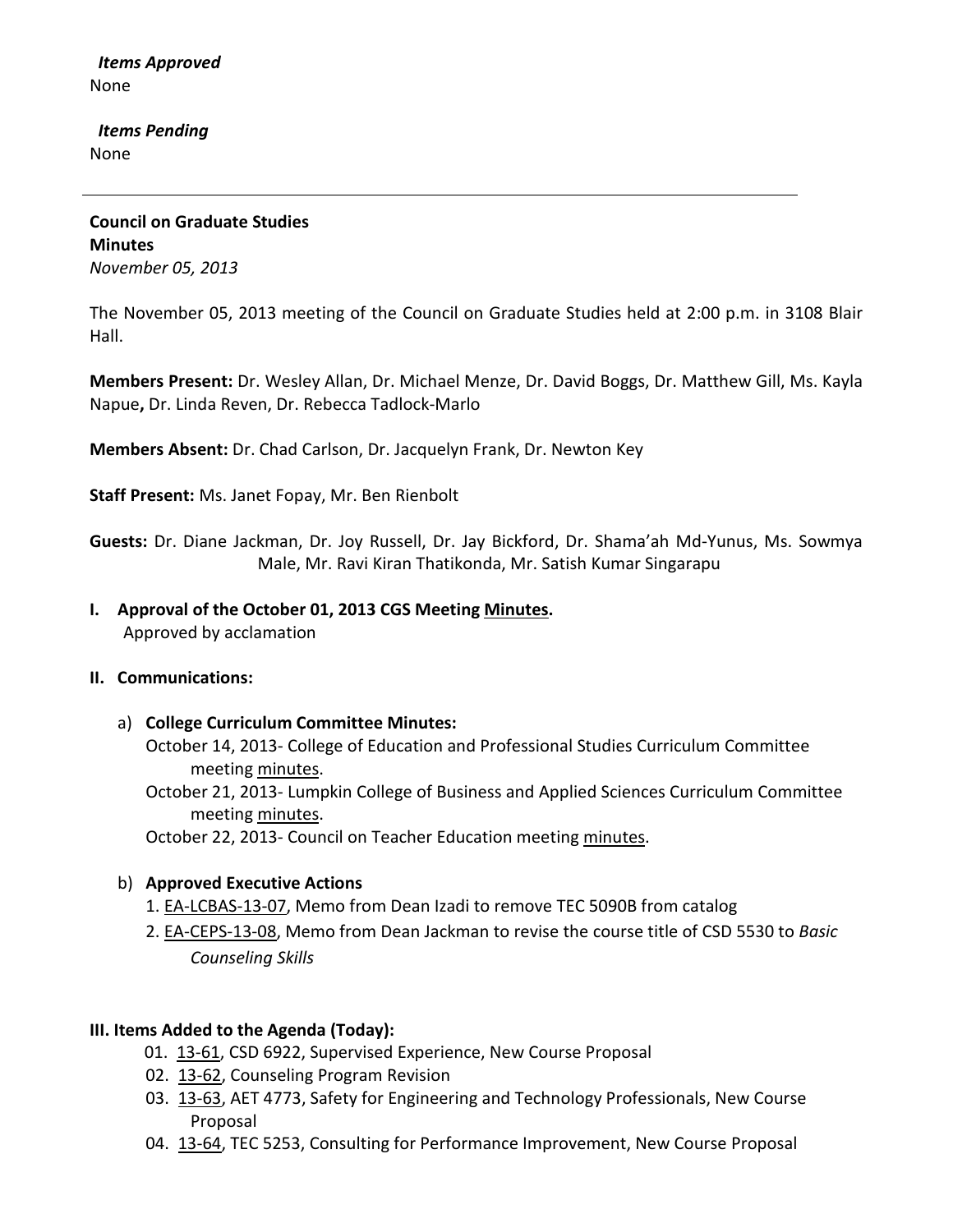*CGS Minutes 11/05/13*

05. [13-65,](http://castle.eiu.edu/~eiucgs/currentagendaitems/agenda13-65.pdf) Proposal for Dual Degree Program in Business Administration and Sustainable Energy

## **IV. Items Acted Upon:**

None

#### **02 Committee Reports:**

**Textbook Advisory-** Michael Menze, no report

**Library Advisory**- David Boggs, committee met- reviewed budget

**Academic Technology** (ATAC)- Newton Key, not present

**President's Round Table-** Dean Augustine, no meeting

**Honorary Degree**- Jackie Frank, not present

**GSAC**- Bill Elliott, not present

**CAA Processes Subcommittee-** Wesley Allan; committee met- discussed syllabus requirements regarding definitions of credit hours/units

**03 Other Items:**  Elementary Education First Choice Full Review

# **04 Dean's Report:**

• Commencement speakers named

AM Ceremony: David Closson – M.S. Technology PM Ceremony: Brittany Zaring – M.S. Dietetics

• MAGS Distinguished Thesis and College Thesis Award of Excellence awardees named

## University award:

Michael Neureiter (COS) - *Sources of Media Bias in Coverage of the Israeli-Palestinian Conflict: The 2010 Gaza Flotilla Raid in German, British, & U.S. Newspapers*

## College awards:

CAH: Jessica McDonald - *Coordination and symbolic convergence at the CANDLES Holocaust Museum and Education Center*

CEPS: Merry Lucas - *The Effect of a Summer Bridge Program on Provisionally Admitted Students' Self-efficacy*

COS: Paul Edwards - *Bioavailability, bioaccumulation, and trophic transfer of trace metals in the Tims Branch-Steed Pond tributary*